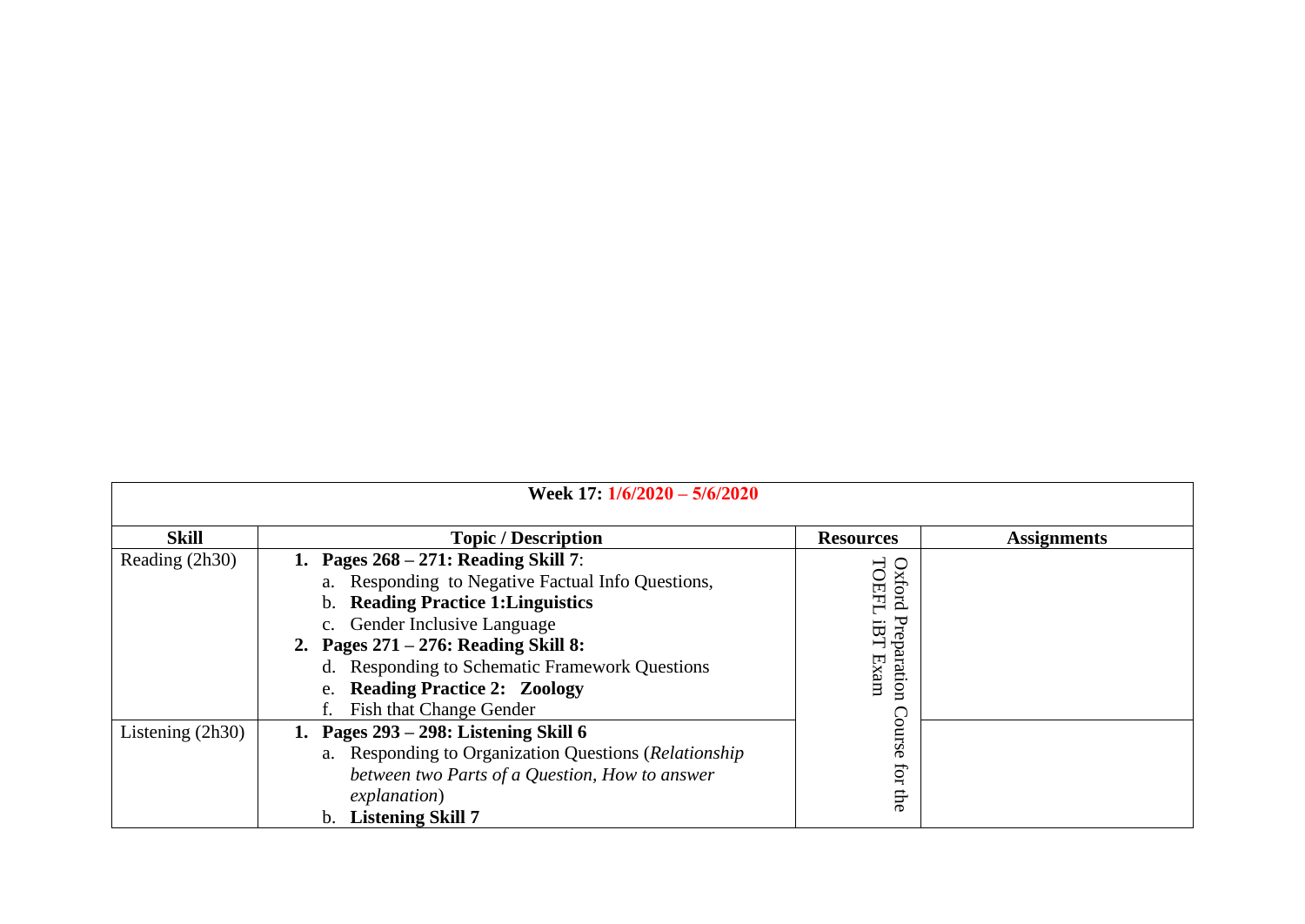|                      | c. Responding to Connecting Content Questions (How to<br><b>Answer Explanation</b> )<br>2. Pages 299 – 301: Listening Practice 1 (Conversation)<br>$\triangleright$ At the Registrar's Office ( <i>Predicting organization</i> )<br>$\triangleright$ Listening Practice 2 (Bioethics)<br>Sex Selection (Predicting organization, Note-taking,<br>Paraphrasing & Summarizing)                                                                                                                                                                         |  |
|----------------------|------------------------------------------------------------------------------------------------------------------------------------------------------------------------------------------------------------------------------------------------------------------------------------------------------------------------------------------------------------------------------------------------------------------------------------------------------------------------------------------------------------------------------------------------------|--|
| Speaking (2h30)      | 1. Pages $309 - 314$ : Speaking Skills 5<br>a. Speaking Task 5: Summarizing & Paraphrasing Problem<br>and Solution (Note-taking)<br>b. Grammar: Verb of Urgency, Opinion Language,<br>Transition Use,<br>c. Instructor Model, Timed practice, & Feedback<br>2. Pages 314 – 317: Speaking Practice 1. Gender Studies<br>Gender Stereotyping Problem (Note-taking)<br><b>Speaking Practice 2: Conversation</b><br>➤<br>Gender Bias Problem (Note-taking)<br>Instructor Model, Timed practice, & Feedback<br>Grammar: Verb of Urgency, Opinion Language |  |
| Writing (2h30)       | 1. Pages 326 – 330: Writing Practice 2: Bioethics<br>a. Video: Boy or Girl? Decide in California,<br>b. Sex Selection (Note-taking & Skimming)<br><b>Integrated Writing Skill 4:</b><br>a. Using Contrast and Citation Language (Integrated Writing<br><i>Ouestion</i> )<br>2. Pages 330 – 333: Writing Test: Sociology<br>$\triangleright$ Beauty Pageants<br><b>Class Debates</b>                                                                                                                                                                  |  |
| Grammar (3h45)       |                                                                                                                                                                                                                                                                                                                                                                                                                                                                                                                                                      |  |
| Vocabulary<br>(lh15) |                                                                                                                                                                                                                                                                                                                                                                                                                                                                                                                                                      |  |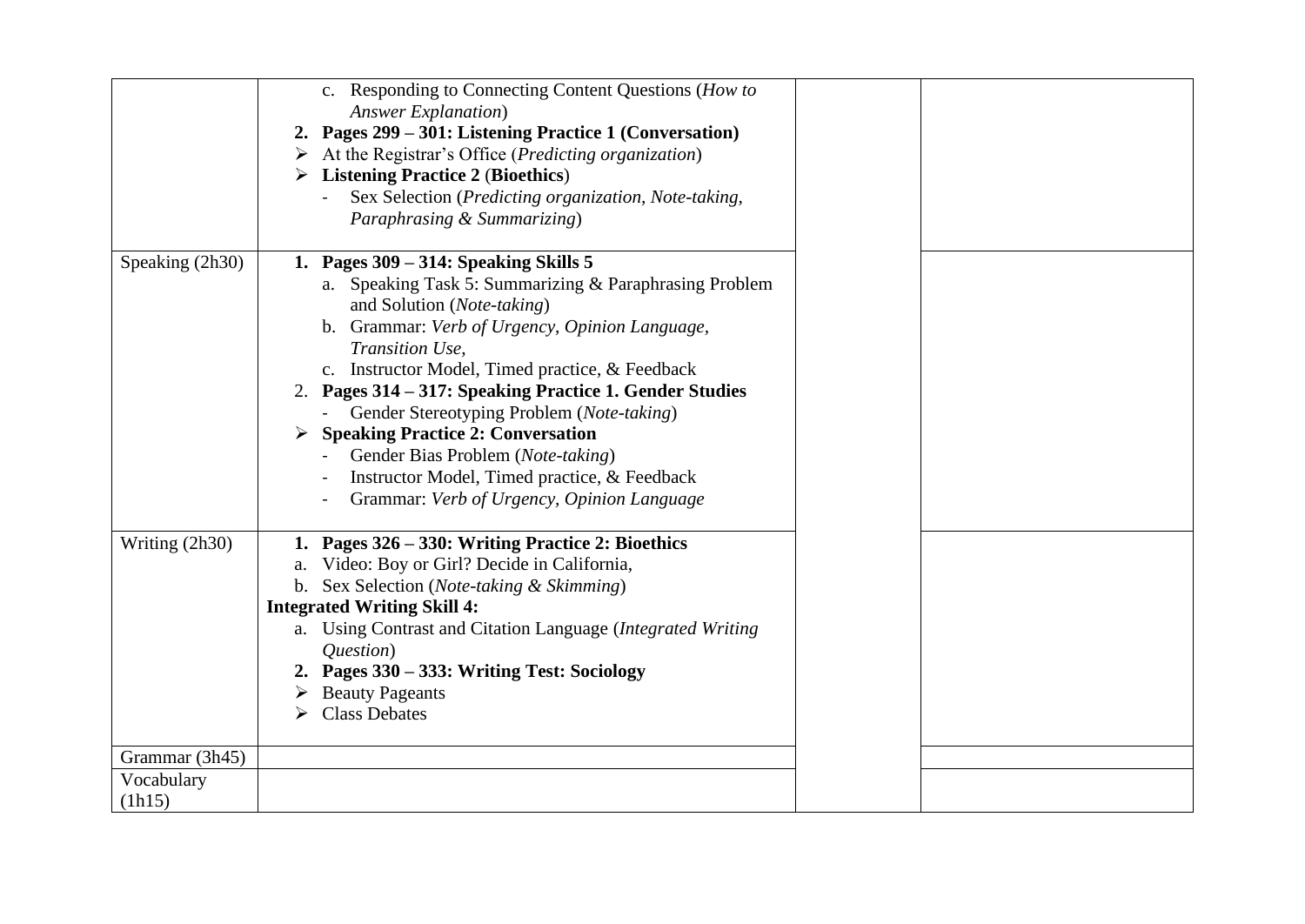| Week 18: 8/6/2019 - 12/6/2020                                  |                  |                                                                     |  |
|----------------------------------------------------------------|------------------|---------------------------------------------------------------------|--|
| <b>Topic / Description</b>                                     | <b>Resources</b> | <b>Assignments</b>                                                  |  |
| Pages 277 - 280: Reading Practice 3: Anthropology              |                  | Study Vocabulary on                                                 |  |
| The Gender Challenge (Group Activity)                          |                  | Page 285                                                            |  |
| Margaret Mead on Gender Roles (Scanning)                       |                  | 2. Study pages 289 -                                                |  |
| Pages 280 - 285: Reading Practice 4: History                   |                  | 292                                                                 |  |
| Video: Feminism Interviews                                     |                  |                                                                     |  |
| A Brief History of Feminism (Scanning)                         |                  |                                                                     |  |
| 3. Pages 285 - 289: Reading Test: Gender Studies               |                  |                                                                     |  |
| Video: Track Meet Gender Controversy                           |                  |                                                                     |  |
| The Gender Continua                                            |                  |                                                                     |  |
| Pages 302 - 305: Listening Practice 3 (Marketing)              |                  |                                                                     |  |
| Gender and Comfort Food (predicting organization, Note-taking) |                  |                                                                     |  |
| <b>Listening Practice 4: Communication</b>                     |                  |                                                                     |  |
| Gender and Communication Style (predicting organization, Note- |                  |                                                                     |  |
| <i>taking</i> )                                                |                  |                                                                     |  |
| Pages 306 - 309: Listening Test 1: Conversation                |                  |                                                                     |  |
| Working Mothers (Note-taking)                                  |                  |                                                                     |  |
| <b>Listening Test 2: Biology</b>                               |                  |                                                                     |  |
| Gender-bending Chemicals (Note-taking)                         |                  |                                                                     |  |
| Pages 317 – 325: Speaking Test: Conversation                   |                  |                                                                     |  |
| Gender Bias Problem (Note-taking) Roommate Hassles<br>a.       |                  |                                                                     |  |
| Instructor Model, Timed Practice & Feedback<br>$b_{\cdot}$     |                  |                                                                     |  |
| Pages 320 – 322: Speaking Test: Conversation                   |                  |                                                                     |  |
| Roommmate Hassles (Note-taking)<br>$\sim$                      |                  |                                                                     |  |
|                                                                |                  |                                                                     |  |
|                                                                |                  |                                                                     |  |
|                                                                |                  |                                                                     |  |
|                                                                |                  |                                                                     |  |
|                                                                |                  | Oxford Preparation<br>Course for the<br>TOEFL<br><b>IBT</b><br>Exam |  |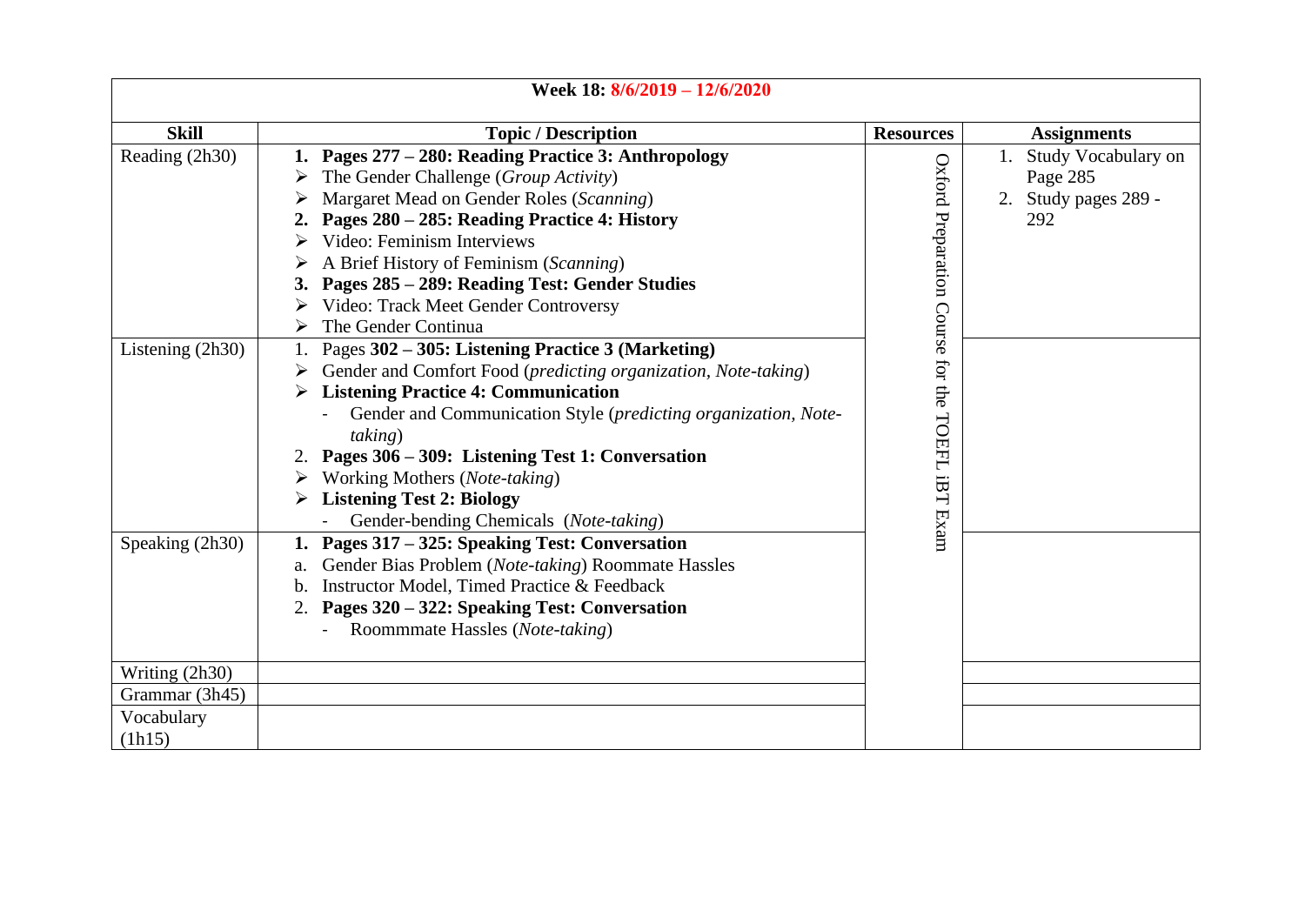| Week 19: 15/6/2020 - 19/6/2020 |                                                                                                                   |                                   |                    |
|--------------------------------|-------------------------------------------------------------------------------------------------------------------|-----------------------------------|--------------------|
| <b>Skill</b>                   | <b>Topic / Description</b>                                                                                        | <b>Resources</b>                  | <b>Assignments</b> |
| Reading (2h30)                 | $\triangleright$ Pages 336 – 340: Reading Skill 9:                                                                |                                   |                    |
|                                | Responding to Purpose Questions,                                                                                  |                                   |                    |
|                                | Purpose of each paragraph                                                                                         |                                   |                    |
|                                | Relationship between two paragraphs                                                                               |                                   |                    |
|                                | <b>Reading Practice 1: Literature</b>                                                                             |                                   |                    |
|                                | The Alchemist<br>➤                                                                                                |                                   |                    |
|                                | Purpose of each paragraph                                                                                         |                                   |                    |
|                                | Relationship between two paragraphs                                                                               |                                   |                    |
|                                | 3. Pages 341 - 347: Reading Skill 10:                                                                             |                                   |                    |
|                                | $\triangleright$ Responding to Prose Summary Questions                                                            |                                   |                    |
|                                | <b>Reading Practice 2: Sociology</b>                                                                              |                                   |                    |
|                                | The Evolution of the Family (Skimming, Summarize & paraphrase                                                     | Oxford Preparation Course for the |                    |
|                                | using Notes).                                                                                                     |                                   |                    |
| Listening (2h30)               | 1. Pages $364 - 369$ : Listening Skill 8                                                                          |                                   |                    |
|                                | $\triangleright$ Responding to Attitude Questions ( <i>Expressing Opinion, Expressing</i> )<br><i>certainty</i> ) | TOEFL                             |                    |
|                                | $\triangleright$ Listening Skill 9: Responding to Function Questions                                              | İBT                               |                    |
|                                | <b>Function Questions</b>                                                                                         |                                   |                    |
|                                |                                                                                                                   | Exam                              |                    |
|                                | 2. Pages 370 - 373: Listening Practice 1: Anthropology                                                            |                                   |                    |
|                                | $\triangleright$ Cultural Difference in Emotional Display ( <i>Predicting &amp; Note-taking</i> )                 |                                   |                    |
|                                | > Listening Practice 2: Conversation: At the Fitness Center                                                       |                                   |                    |
|                                | (Abbreviation & Note-taking)                                                                                      |                                   |                    |
|                                | <b>Listening Practice 3: Archeology</b>                                                                           |                                   |                    |
|                                | $\triangleright$ Egyptian Mummification (Note-taking: content words & Symbols)                                    |                                   |                    |
| Speaking (2h30)                | 1. Pages 378–385: Speaking Skills 6                                                                               |                                   |                    |
|                                | Speaking Task 6: Explaining and Supporting<br>а.                                                                  |                                   |                    |
|                                | b. Speaking Practice 1. Psychology: Writing about a Valued Topic                                                  |                                   |                    |
|                                | Instructor model (practice in pairs)<br>$c_{\cdot}$                                                               |                                   |                    |
|                                | Pronunciation: Speaking in Thought Groups<br>d.                                                                   |                                   |                    |
|                                | 2. Pages $385 - 390$                                                                                              |                                   |                    |
|                                | a. Speaking Practice 2: Ethics                                                                                    |                                   |                    |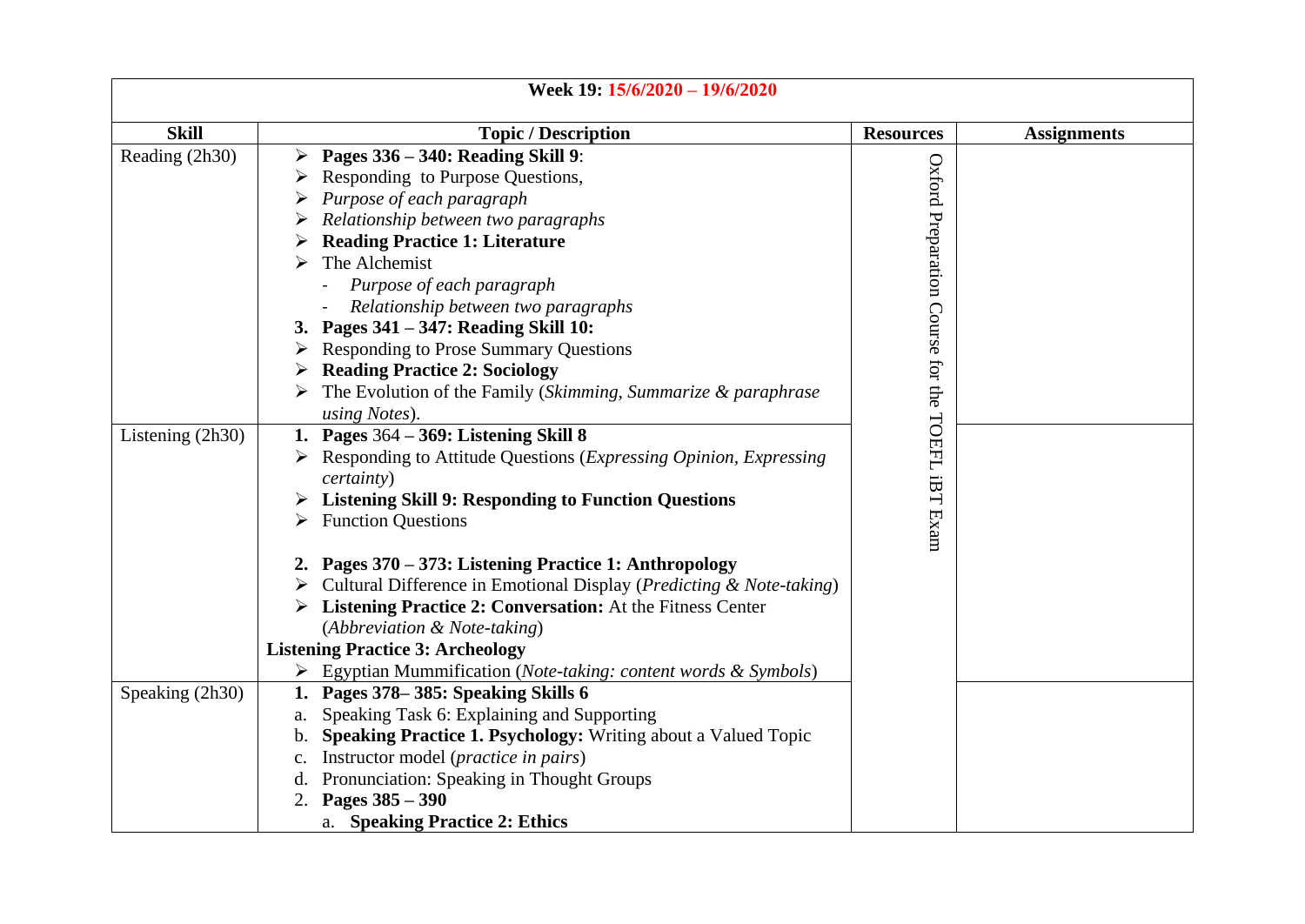|                  | <b>The Honor System</b> (Note-taking)                     |  |
|------------------|-----------------------------------------------------------|--|
|                  | Instructor model ( <i>practice in pairs</i> )             |  |
|                  | <b>Speaking Test: History</b>                             |  |
|                  | Gun Culture: (Note-taking)                                |  |
|                  | Instructor Model, Timed Practice, & Feedback              |  |
| Writing $(2h30)$ | Pages 390 – 394: Independent Writing Skill 4:             |  |
|                  | <b>a.</b> Writing the Body Paragraph,                     |  |
|                  | b. Writing Practice 1: Sociology                          |  |
|                  | Personal preferences (Topic & Main Points)                |  |
|                  | 2. Pages 394 – 397: Writing Practice 2: Sociology         |  |
|                  | Money Choices (Adding Details, Outline, structure of each |  |
|                  | <i>paragraph</i> )                                        |  |
| Grammar (3h45)   |                                                           |  |
| Vocabulary       |                                                           |  |
| (lh15)           |                                                           |  |

| Week 20: 22/6/2020 - 26/6/2020       |                                                                                                                                                                                                                                                                                                                                                                                                                                                                                                                                                                                  |                                                                                                 |                                                                  |
|--------------------------------------|----------------------------------------------------------------------------------------------------------------------------------------------------------------------------------------------------------------------------------------------------------------------------------------------------------------------------------------------------------------------------------------------------------------------------------------------------------------------------------------------------------------------------------------------------------------------------------|-------------------------------------------------------------------------------------------------|------------------------------------------------------------------|
| <b>Skill</b>                         | <b>Topic / Description</b>                                                                                                                                                                                                                                                                                                                                                                                                                                                                                                                                                       | <b>Resources</b>                                                                                | <b>Assignments</b>                                               |
| Reading (2h30)<br>Listening $(2h30)$ | Pages 347 – 351: Reading Practice 3: Ethology<br>Altruism in Various Species (Skimming, Vocabulary)<br>➤<br><b>Reading Practice 4: Economics</b><br>➤<br>Pre-Reading Video: Iran's Cosmetic Surgery<br>Craze (Skimming, )<br>Pages $352 - 358$ :<br>Cosmetic Surgery and the Beauty Premium<br><b>Reading Test: Business Ethics</b><br>Pre-Reading Video: Affirmative Action Interviews<br>PowerPoint presentation<br>Pages 373 – 375: Listening Practice 4:<br><b>Conversation</b><br>$\triangleright$ Values Survey ( <i>Note-taking</i> )<br><b>Listening Practice 5: Law</b> | Oxford<br>TOEFL<br>Preparation<br><b>IBT</b><br>$\ensuremath{\text{Exam}}$<br>Course<br>for the | 1. Pages $359 - 363$<br>2. Study Vocabulary on page 362 -<br>363 |
|                                      | Animal Personhood                                                                                                                                                                                                                                                                                                                                                                                                                                                                                                                                                                |                                                                                                 |                                                                  |